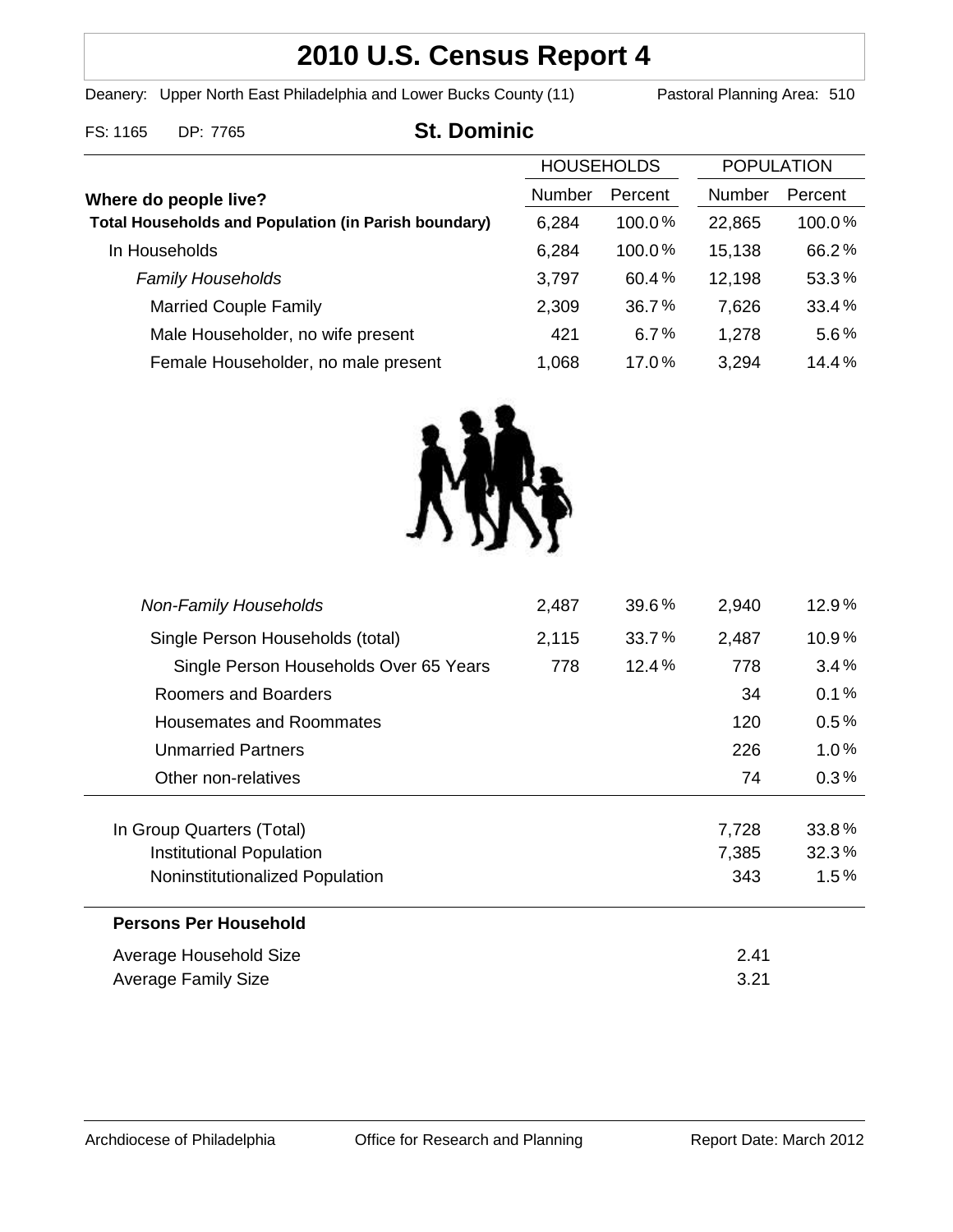## **2010 U.S. Census Report 4**

Deanery: Upper North East Philadelphia and Lower Bucks County (11) Pastoral Planning Area: 510

### FS: 1165 DP: 7765 **St. Dominic**

|                                                      | <b>POPULATION</b> |         |
|------------------------------------------------------|-------------------|---------|
| Where do Children - Under Age 18 Live?               | Number            | Percent |
| Total Children - Under Age 18 (in Parish boundary)   | 3,603             | 100.0%  |
| In Households                                        | 3,453             | 95.8%   |
| Householder or spouse is under 18                    | 2                 | 0.1%    |
| With Related:                                        |                   |         |
| Married-Couple Family                                | 1,795             | 49.8%   |
| Male Householder, No Wife Present                    | 327               | 9.1%    |
| Female Householder, No Husband Present               | 885               | 24.6%   |
| <b>Other Related Householder</b>                     | 90                | 2.5%    |
| <b>With Non-Relatives</b>                            | 35                | 1.0%    |
| <b>Grandparent Householder</b>                       | 317               | 8.8%    |
| In Group Quarters                                    | 150               | 4.2%    |
| Institutionalized population                         | 101               | 2.8%    |
| Noninstitutionalized population                      | 49                | 1.4%    |
| Where do Adults - Age 65 and Older - Live?           |                   |         |
| Total Adults - Age 65 and Older (in Parish boundary) | 2,263             | 100.0%  |
| In Households                                        | 2,076             | 91.7%   |
| Family Households:                                   | 1,238             | 54.7%   |
| Is Householder or Spouse                             | 1,061             | 46.9%   |
| With Other Relative Householder                      | 34                | 1.5%    |
| With Non-Related Householder                         | 9                 | 0.4%    |
| is Parent                                            | 108               | 4.8%    |
| is Parent-in-Law                                     | 27                | 1.2%    |
| In Non-family Households:                            | 838               | 37.0%   |
| Male Living Alone                                    | 242               | 10.7%   |
| Male not Living Alone                                | 21                | $0.9\%$ |
| Female Living Alone                                  | 535               | 23.7%   |
| Female not Living Alone                              | 9                 | 0.4%    |
| Other                                                | 30                | 1.3%    |
| In Group Quarters                                    | 187               | 8.3%    |
| Institutionalized population                         | 46                | 2.1%    |
| Noninstitutionalized population                      | 140               | 6.2%    |
| <b>Housing Units in the Parish boundary</b>          |                   |         |
| <b>Total Housing Units</b>                           | 7,063             | 100.0%  |
| Occupied                                             | 6,284             | 89.0%   |
| Owner-Occupied                                       | 3,753             | 53.1%   |
| Renter-Occupied                                      | 2,531             | 35.8%   |
| Vacant                                               | 779               | 11.0%   |

Archdiocese of Philadelphia **Office for Research and Planning** Report Date: March 2012